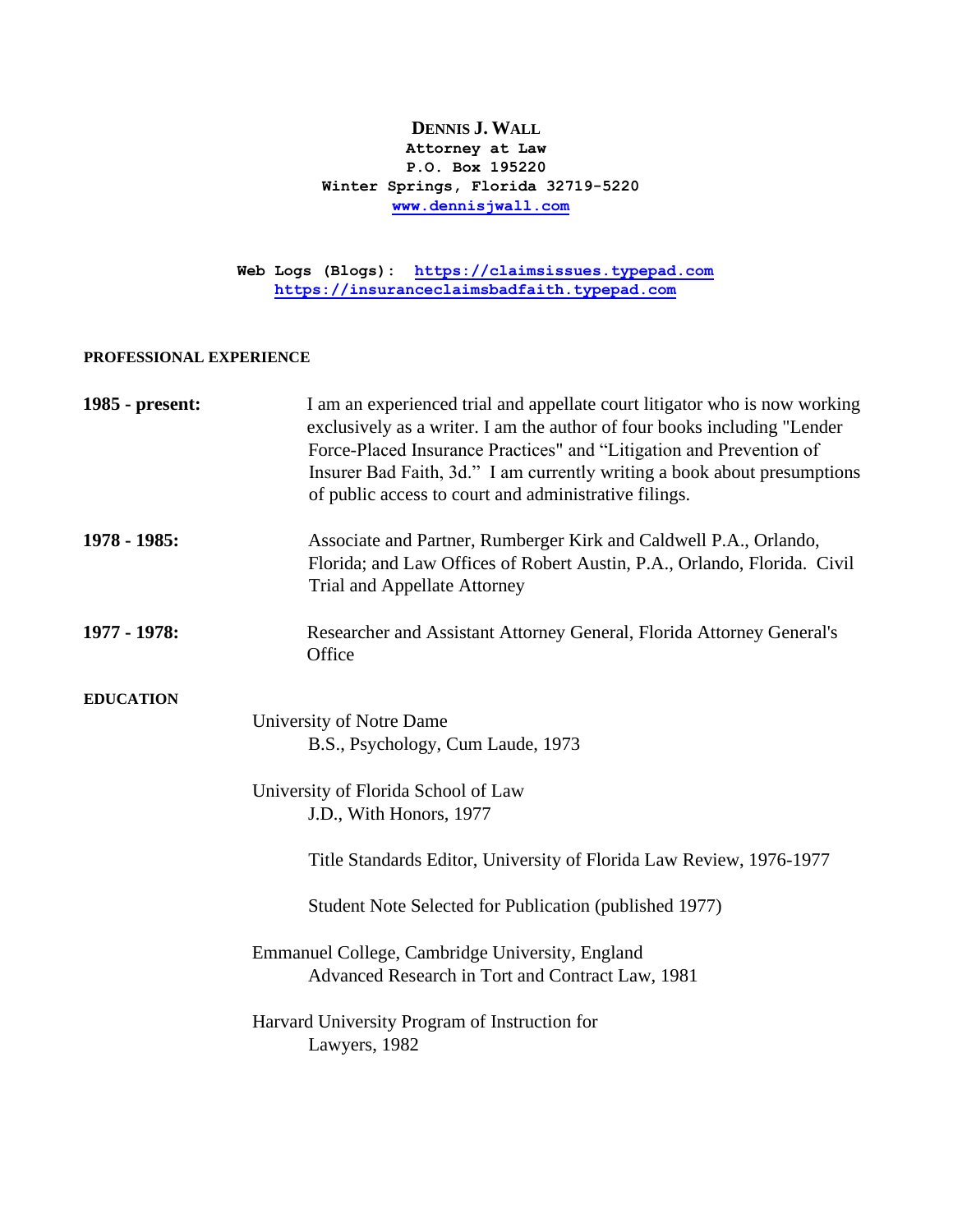#### **REPRESENTATIVE PROFESSIONAL ACTIVITIES AND AWARDS**

American Law Institute (elected 2009)

Members Consultative Group, "Restatement Third, Torts: Remedies," 2020 - present

Members Consultative Group, "Principles of the Law of Government Ethics," 2019 - present

Members Consultative Group, "Restatement Third, The Law of Consumer Contracts," 2011 - present

Member Consultative Group, "Restatement, The Law of Liability Insurance," 2009-2019 (project completion)

National Association of Consumer Advocates, 2017 - present

a, v rating in Martindale-Hubbell

2022 Best Lawyers in America

2022 *U.S. News--Best Lawyers* "Best Law Firms"

The Best Lawyers in America, Orlando Magazine, 2022

American Bar Association, 1978 - present

Antitrust Law Section, Consumer Protection Law Committee, 2015 - 2020

Business Law Section, 2015 - 2019

Litigation Section, 1995-2009, 2020 - present

Tort, Trial, and Insurance Practice Section, 1978 - present

Business Litigation Committee, 2015 - present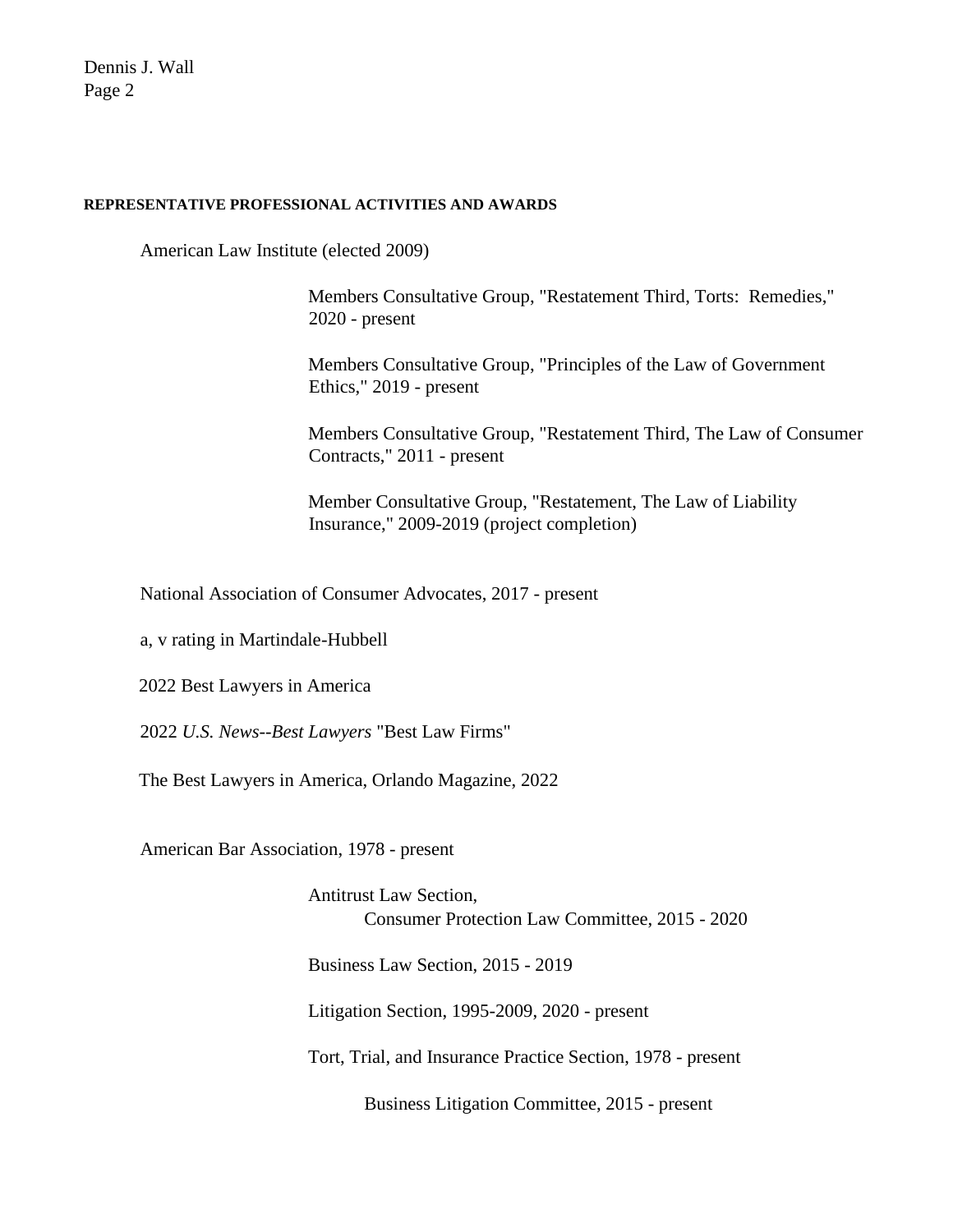Florida Bar, 1978 - present

Appellate Court Rules Committee, c. 1984-1994

Consumer Protection Law Committee, 2016 - present

Business Law Section, 2015 - 2019

Public Interest Law Section, 2016 - present

"Protect Florida Democracy" Project, February 2018 - May 2018 (project completion)

18A Grievance Committee, 2010-2013

Orange County (Florida) Bar Association, 1978 - present

Founder and past-Chair, Insurance Law Committee

Professionalism Committee, 2005 - 2018

Library Committee (Member until Orange County Bar Association library no longer extant)

Claims and Issues Blog, at [https://claimsissues.typepad.com/.](https://claimsissues.typepad.com/)

Formerly known as "Insurance Claims and Issues," this blog recorded the most visits by the American Bar Association of any Blog (or as the ABA would have it, "Blawg") in the category of Insurance on the ABA Website's "Blawgs List"

Claims and Bad Faith Law Blog, at [https://insuranceclaimsbadfaith.typepad.com/.](https://insuranceclaimsbadfaith.typepad.com/) Second most number of visits recorded by the ABA of any Blog or "Blawg" on Insurance on the ABA Website, for my Claims and Bad Faith Law Blog, formerly known as "Insurance Claims and Bad Faith Law Blog"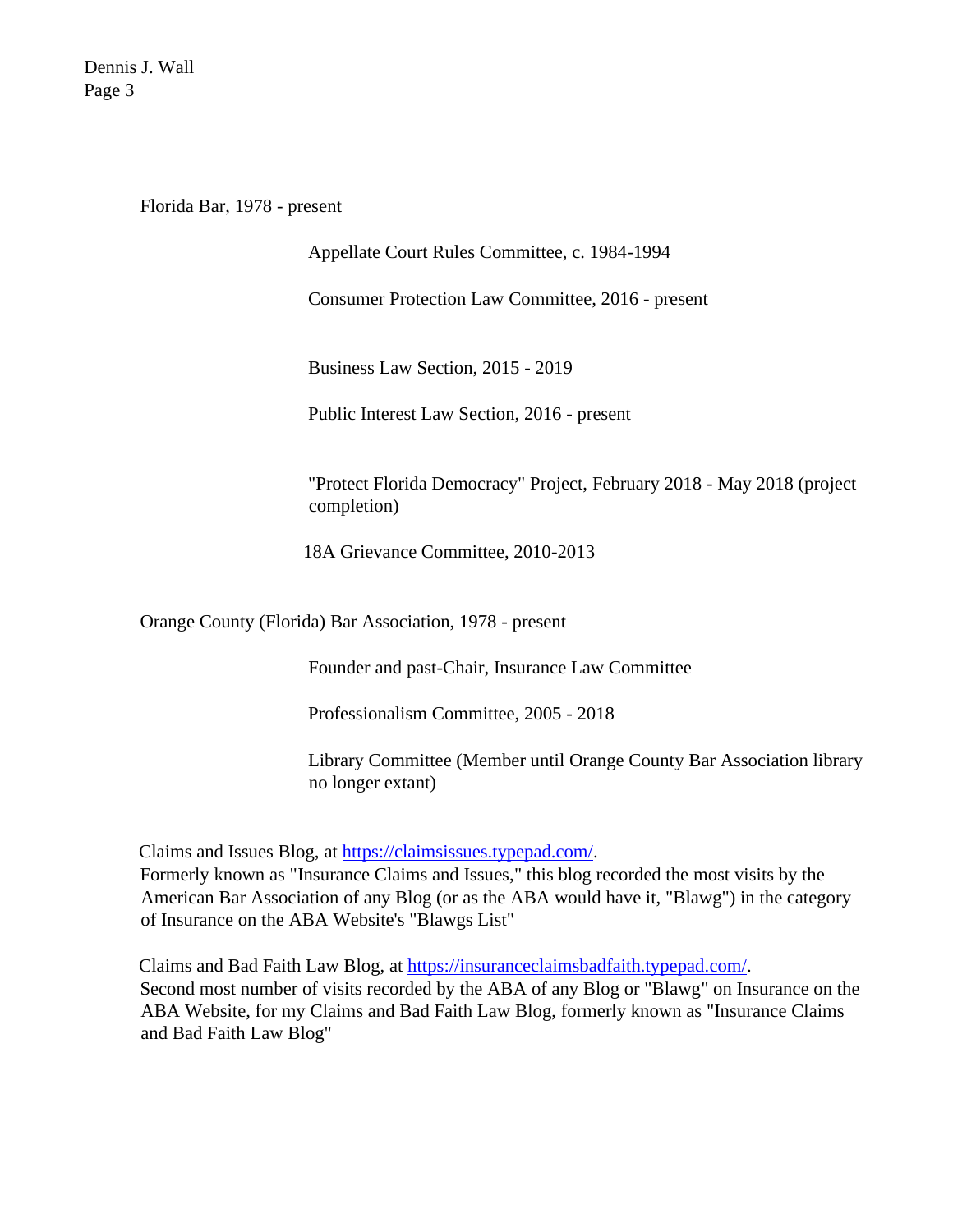## **EXPERT WITNESS**

Expert witness and litigator in cases for 30 years featuring a broad range of human activities:

- Retained both by policyholders and by insurance companies in many Florida cases and in cases outside of Florida
- Cases in which my expert services have been retained have included explaining insurance bad faith to juries and judges in cases of first impression in Alaska, California, and Washington, D.C.
- Testified in Chicago, Los Angeles, Portland, Oregon, and Washington, D.C. as well as in many cases in Florida

### **SELECTED SEMINARS AND PRESENTATIONS**

| Presenter | "The Presumption of Public Access to Court Documents: The Constitutional<br>Underpinnings," at the Seventh Annual American Constitution Society<br>Constitutional Law Scholars Forum, via Barry Law School, Orlando, Florida<br>February 25, 2022, Virtual               |
|-----------|--------------------------------------------------------------------------------------------------------------------------------------------------------------------------------------------------------------------------------------------------------------------------|
| Moderator | "Discovery Confidentiality" Webinar, National Association of Consumer<br>Advocates, February 22, 2022, Virtual                                                                                                                                                           |
| Presenter | "Stipulated Limitations on Disclosure of Information: The Role of Rights<br>Protected by the First Amendment," at the Sixth Annual American Constitution<br>Society Constitutional Law Scholars Forum, via Barry Law School, Orlando,<br>Florida March 26, 2021, Virtual |
| Presenter | "Injury in Fact': What Happens to Statutory Remedies," at the Fifth Annual<br>American Constitution Society Constitutional Law Scholars Forum, Barry Law<br>School, Orlando, Florida, February 28, 2020                                                                  |
| Presenter | "How Consumers Can Protect Themselves," to numerous groups in March, April,<br>and May, $2019$                                                                                                                                                                           |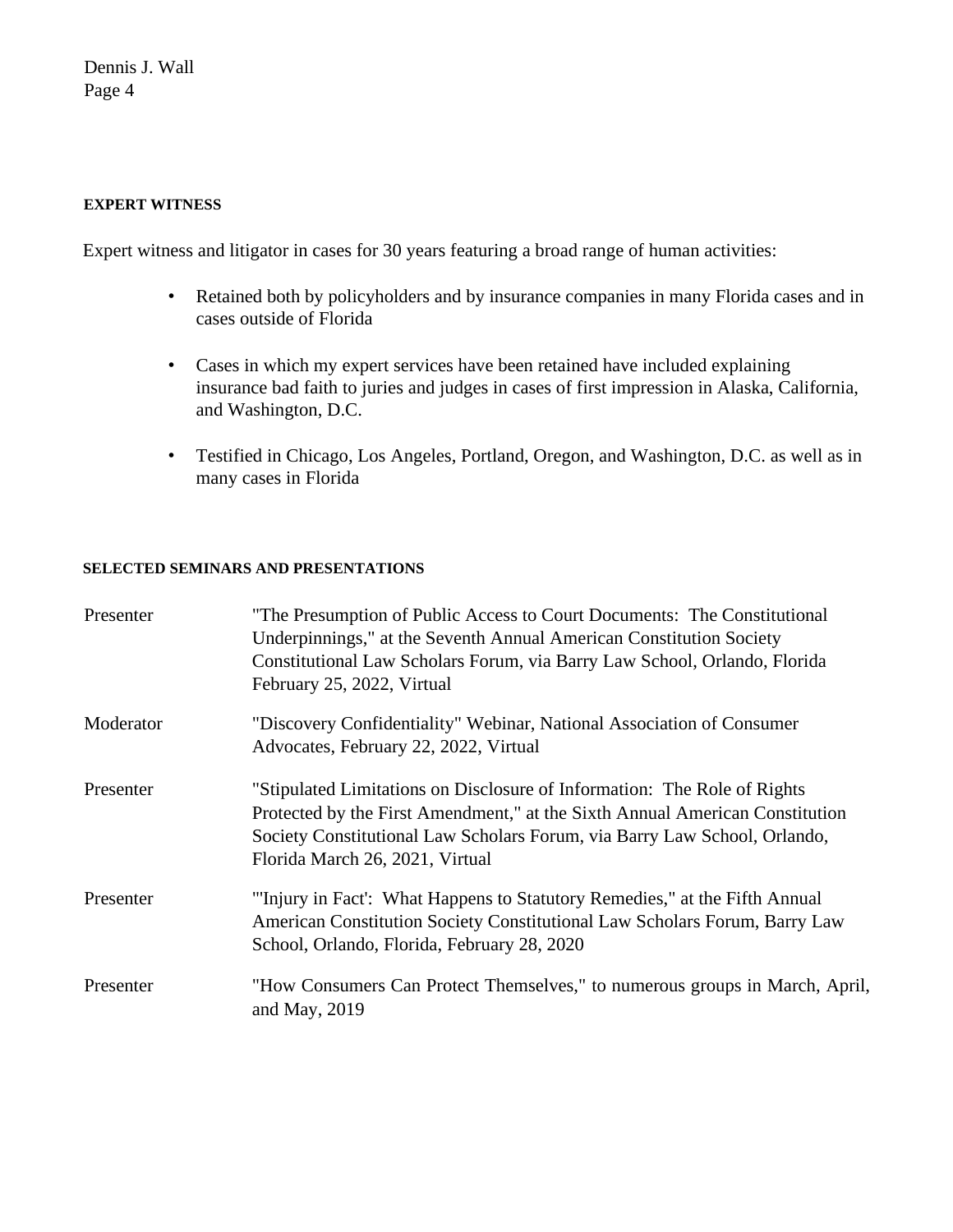| Presenter | "Public Access to Court Files" at the Fourth Annual American Constitution<br>Society Constitutional Law Scholars Forum, Barry Law School, Orlando, Florida,<br>March 1, 2019                                                                                   |
|-----------|----------------------------------------------------------------------------------------------------------------------------------------------------------------------------------------------------------------------------------------------------------------|
| Presenter | "Force-Placed Insurance Litigation," Webinar, Florida Bar Public Interest Law<br>Section, Consumer and Tenant Committee, September 25, 2018                                                                                                                    |
| Presenter | "Protect Florida Democracy" presentation project of the Florida Bar, to<br>numerous groups including the League of Women Voters - Seminole County<br>(Florida), Maitland (Florida) Library, Rotary, and Kiwanis, from February 15,<br>2018 through May 3, 2018 |
| Presenter | "Social Security Old Age Insurance: Is There a Constitutional Right?" at the<br>Third Annual American Constitution Society Constitutional Law Scholars Forum,<br>Barry Law School, Orlando, Florida, March 2, 2018                                             |

# Numerous Seminars and Webinars:

West Legal Education Center; ALI-ABA; ABA; American Conference Institute; DRI; Orange County Bar Association, Clearwater Bar Association and other Voluntary Bar Association Seminars; Barry Law School and Florida A&M (FAMU) professionalism presentations, and many Client Seminars on numerous topics, 1978-present

### **REPRESENTATIVE PUBLICATIONS**

## *Books:*

Dennis J. Wall, LITIGATION AND PREVENTION OF INSURER BAD FAITH (Shepard's/McGraw-Hill, First Edition 1985, 536 pages; Second Edition 1994, 707 pages; West Publishing Co. Third Edition 2011 in Two Volumes, in print and Online. Analyzing more than 5,000 cases, statutes, regulations, texts, and periodicals in 1,383 pages and 368 sections, and in addition 815 pages of text and 74 pages of Tables and Index in Two Volumes of 2021 Supplements, updated annually; 2022 Supplements forthcoming)

Dennis J. Wall, INSURANCE CLAIMS AND ISSUES (Thomson Reuters 2016)

Dennis J. Wall, LENDER FORCE-PLACED INSURANCE PRACTICES (American Bar Association Publishing, 2015)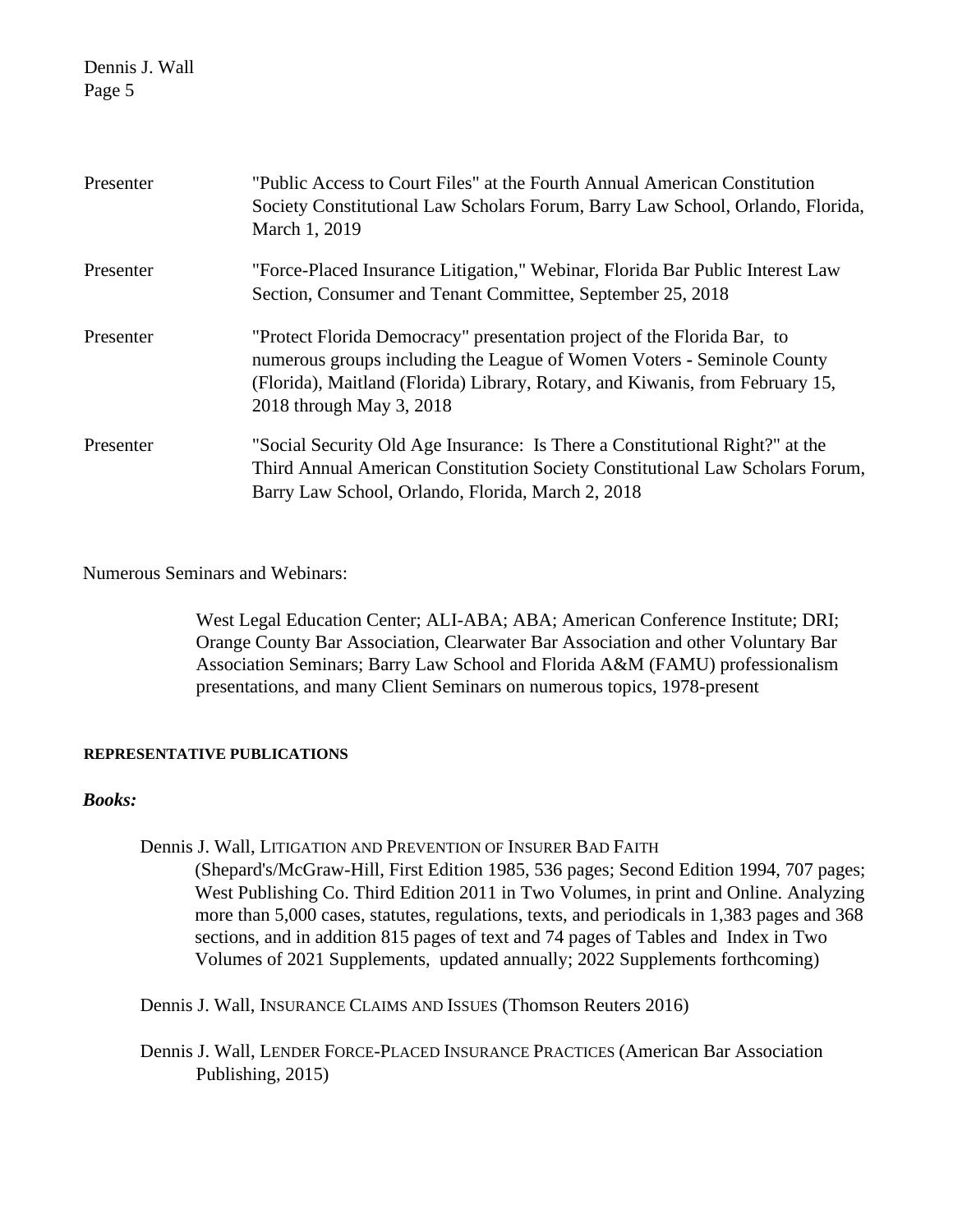> Co-Author, John K. DiMugno, Steven Plitt & Dennis J. Wall, CATASTROPHE CLAIMS: INSURANCE COVERAGE FOR NATURAL AND MAN-MADE DISASTERS (West Publishing Company May 2022)

# *Representative Articles:*

- Dennis J. Wall, *Civil Remedy Notices: They're Not Just for Florida Any More*, NEW APPLEMAN ON INSURANCE: CURRENT CRITICAL ISSUES IN INSURANCE LAW (forthcoming LexisNexis)
- Dennis J. Wall, *New Public Access to Court Records*, THE REGULATORY REVIEW / PENN PROGRAM ON REGULATION, online February 7, 2022, <https://www.theregreview.org/2022/02/07/wall-new-public-access-court-records/>
- Dennis J. Wall, *Notice the Risk: Reasonable Persons and Legal Malpractice Insurance Policies,* NEW APPLEMAN ON INSURANCE: CURRENT CRITICAL ISSUES IN INSURANCE LAW 43 (Spring 2022)
- Dennis J. Wall, *Common Provisions in Stipulated Protective Orders*, NEW APPLEMAN ON INSURANCE: CURRENT CRITICAL ISSUES IN INSURANCE LAW 51 (LexisNexis, Winter 2021)
- Dennis J. Wall, *Coverage and COVID in the Case Law*, NEW APPLEMAN ON INSURANCE: CURRENT CRITICAL ISSUES IN INSURANCE LAW 1 (LexisNexis, Fall 2021)
- Dennis J. Wall, *Access by Nonparties to Discovery, Despite Stipulated Protective Orders: Just the Beginning?* 24 Civil Litigation Update 7 (Pennsylvania Bar Association, Civil Litigation Section Fall 2021)
- Dennis J. Wall, *No Good Cause, No Dispute, No Protective Order*, 40 Maricopa (Arizona) Lawyer 11 (October 2021)
- Dennis J. Wall, *Remedies,* in *Recent Developments in Business Litigation*, 56 TORT TRIAL & INS. PRAC. L.J. 279, 280 (American Bar Association, Spring 2021)
- Dennis J. Wall, *"Injury in Fact" Standing for Statutory Actions Against Insurance Companies,*  NEW APPLEMAN ON INSURANCE: CURRENT CRITICAL ISSUES IN INSURANCE LAW 21 (LexisNexis, Fall 2020)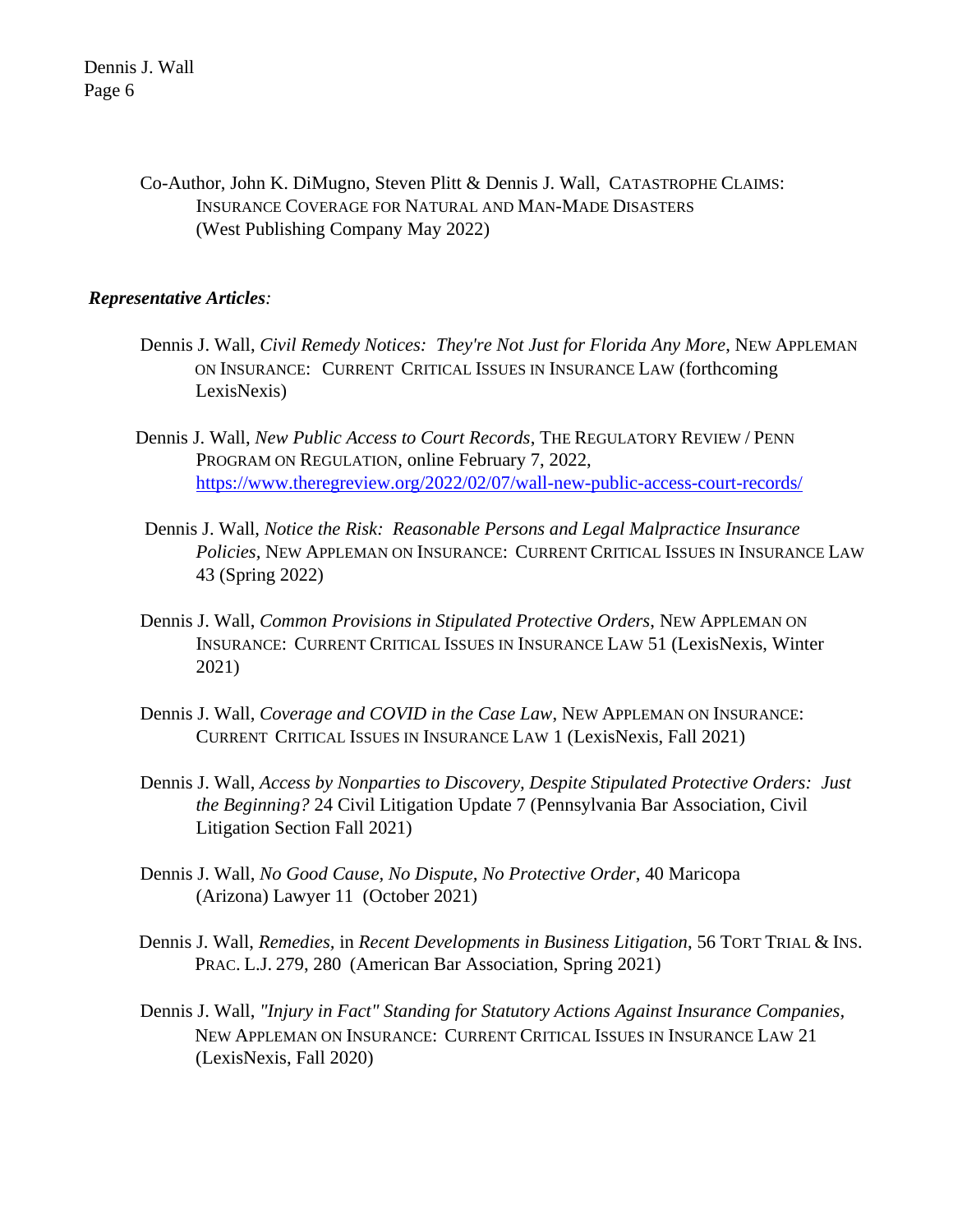- Dennis J. Wall, *Remedies,* in *Recent Developments in Business Litigation*, 55 TORT TRIAL & INS. PRAC. L.J. 193, 213 (American Bar Association Spring 2020)
- Dennis J. Wall, *City of Debtors: A Century of Fringe Finance*, 93 Fla. B.J. 56 (November/December 2019) (book review).
- Dennis J. Wall, *Overcoming the Presumption of Public Access to Court Files in Business Litigation,* AMERICAN BAR TTIPS BUSINESS LITIGATION COMMITTEE (Spring 2019 Newsletter, Tort Trial & Insurance Practice Section, American Bar Association)
- Dennis J. Wall, *"Fortuitous": Judges and Lawyers Deliberately Reinvent Insurance Coverage*, NEW APPLEMAN ON INSURANCE: CURRENT CRITICAL ISSUES IN INSURANCE LAW 31 (LexisNexis, Summer 2018)
- Dennis J. Wall, *The Risks of All Risks Insurance Coverage Interpretation*, NEW APPLEMAN ON INSURANCE: CURRENT CRITICAL ISSUES IN INSURANCE LAW 15 (LexisNexis, Spring 2018)
- Dennis J. Wall, *Section 24 of the Law of Liability Insurance Restatement*, 39 INSURANCE LITIGATION REPORTER 473 (Oct. 5, 2017)
- Dennis J. Wall, *Social Security Old-Age Insurance: Is There a Constitutional Right?*, 39 INSURANCE LITIGATION REPORTER 245 (May 28, 2017)
- Dennis J. Wall, *Attorneys Decide, Judges Sign Off: Protecting and Sealing Concealed Evidence Including in Insurance Coverage and Bad Faith Cases*, NEW APPLEMAN ON INSURANCE: CURRENT CRITICAL ISSUES IN INSURANCE LAW 1 (Spring 2017)
- Dennis J. Wall, *Secret Evidence and Sealed Court Files: Illustrated in Insurance Cases Opened to the Sunshine*, 39 INSURANCE LITIGATION REPORTER 5 (February 3, 2017)
- Dennis J. Wall, *Class Action Settlements Have Consequences / From Florida to the State of Washington*, 69 NWLAWYER 27 (April/May 2015) *reprinted in an updated version in September, 2015 by the Orange County (Florida) Bar Association, The Briefs*

# *Other Representative Publications:*

Brief of Amicus Curiae United Policyholders, in support of